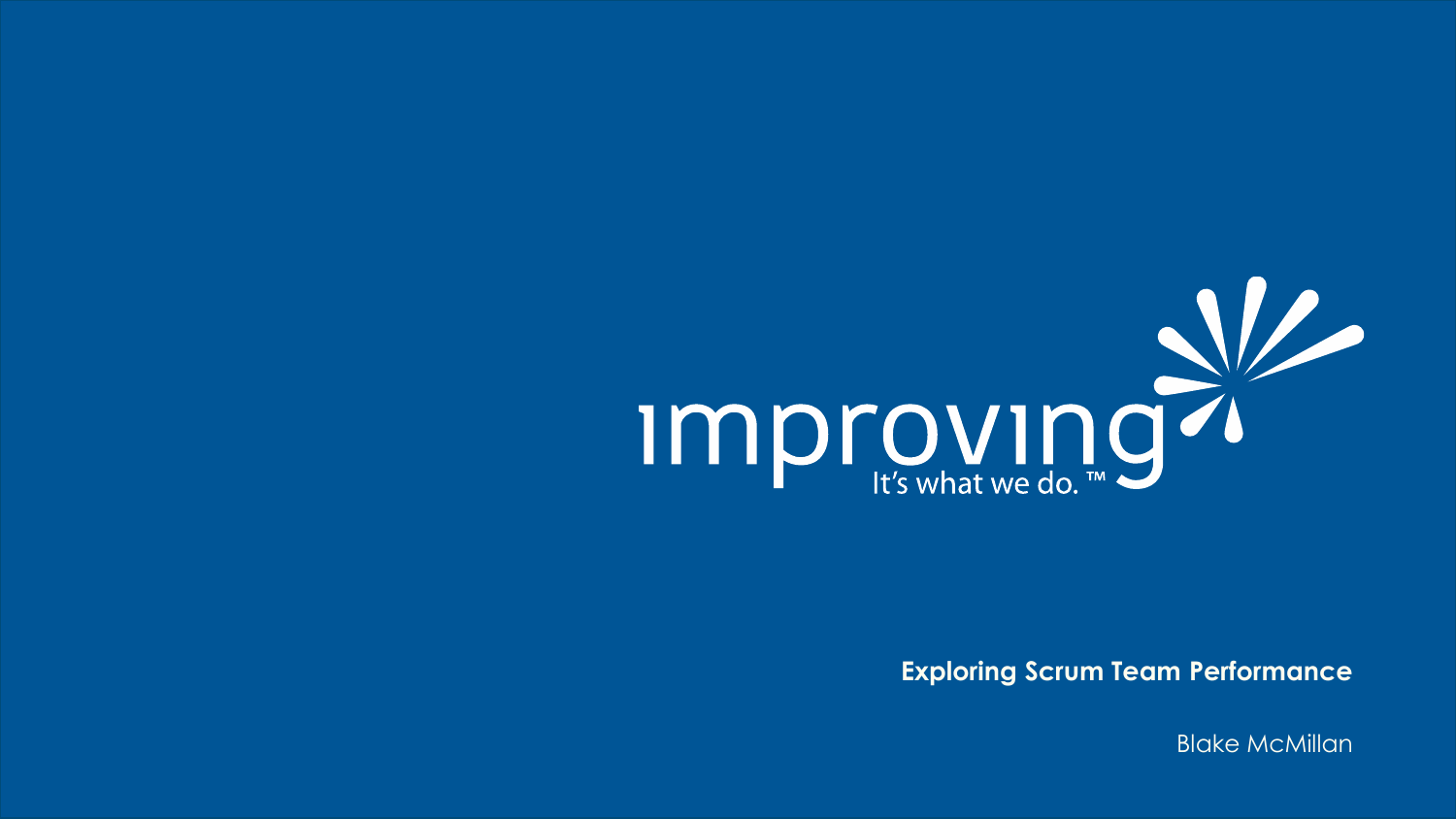# **Service Offerings**

Improving



#### **Consulting Services**

Business Intelligence Technical Consulting Business Analyst Business Process Management Project Management Product Management User Experience

Cloud



#### **Application Development**

Mobile System Development Rural Sourcing Web



#### **Training & Coaching**

Process Coaching Workshops Dedicated Classroom Public Classroom



#### **Recruiting Services**

Cloud Mobile System Development Rural Sourcing Web

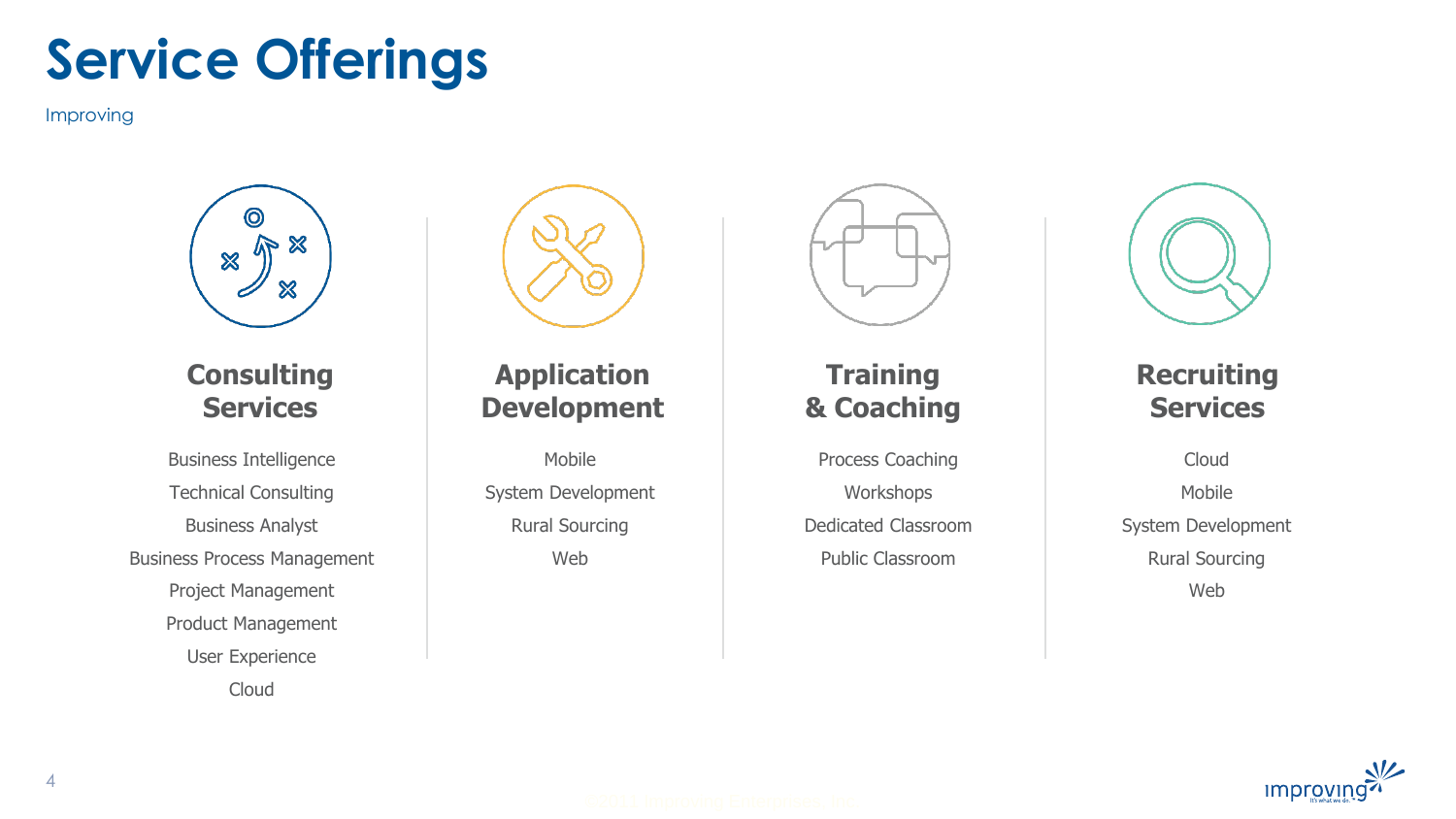# **Blake McMillan**

Professional Scrum Trainer through Scrum.org, Professional Kanban Trainer with ProKanban.org Director of Training at Improving with a focus on Agile/Scrum/Kanban offering the following classes:



Creator and blogger for [SoulofScrum.com](http://soulofscrum.com/) and experienced facilitator, public speaker, and creator of Agile games.

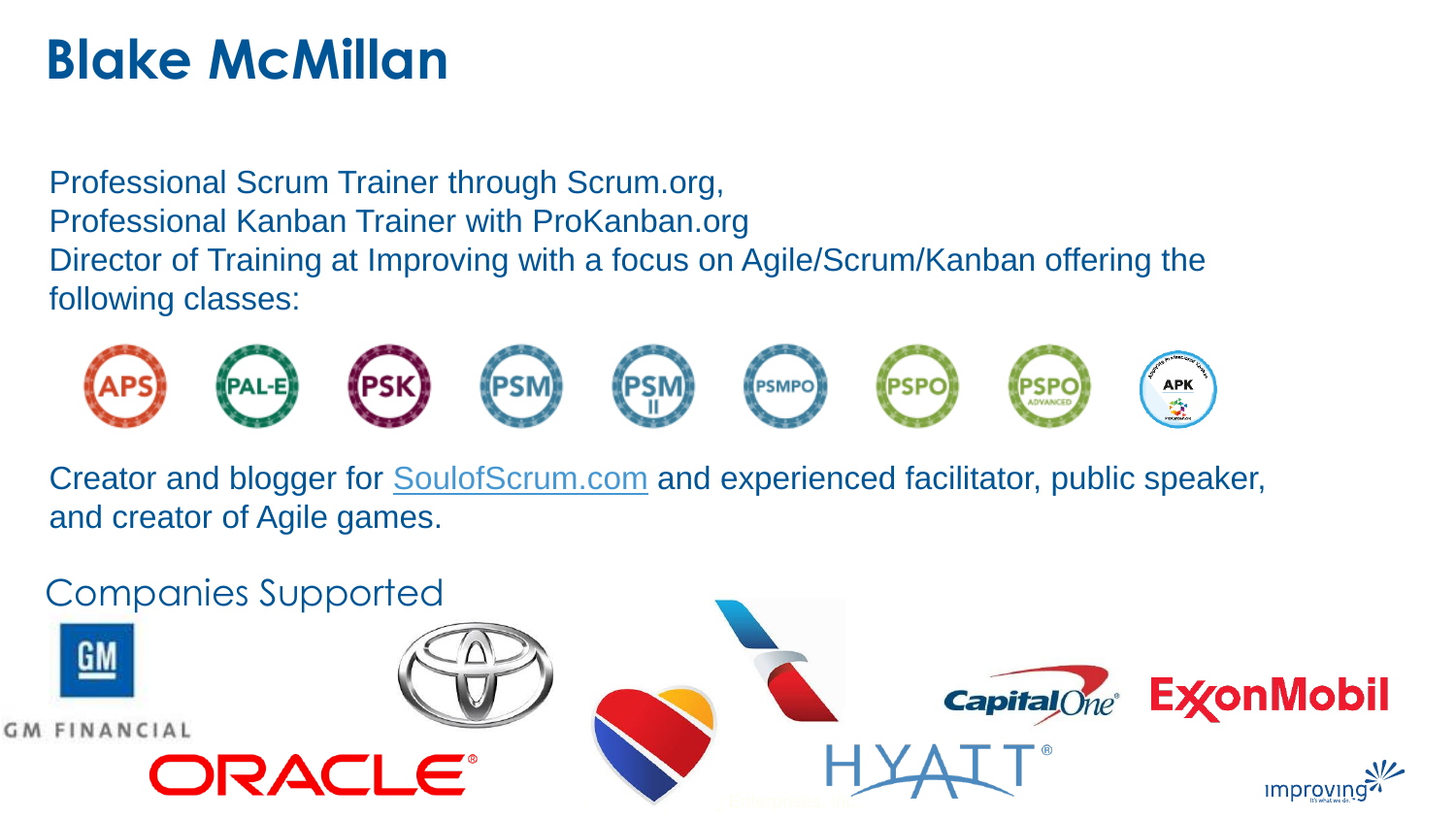# **Learning Objectives**

Exploring Scrum Team Performance

**O** Review of metrics commonly used for Scrum teams **O** Discuss what makes metrics useful **O** Discover indicators for Scrum Team performance **O** Decide how to use this at work

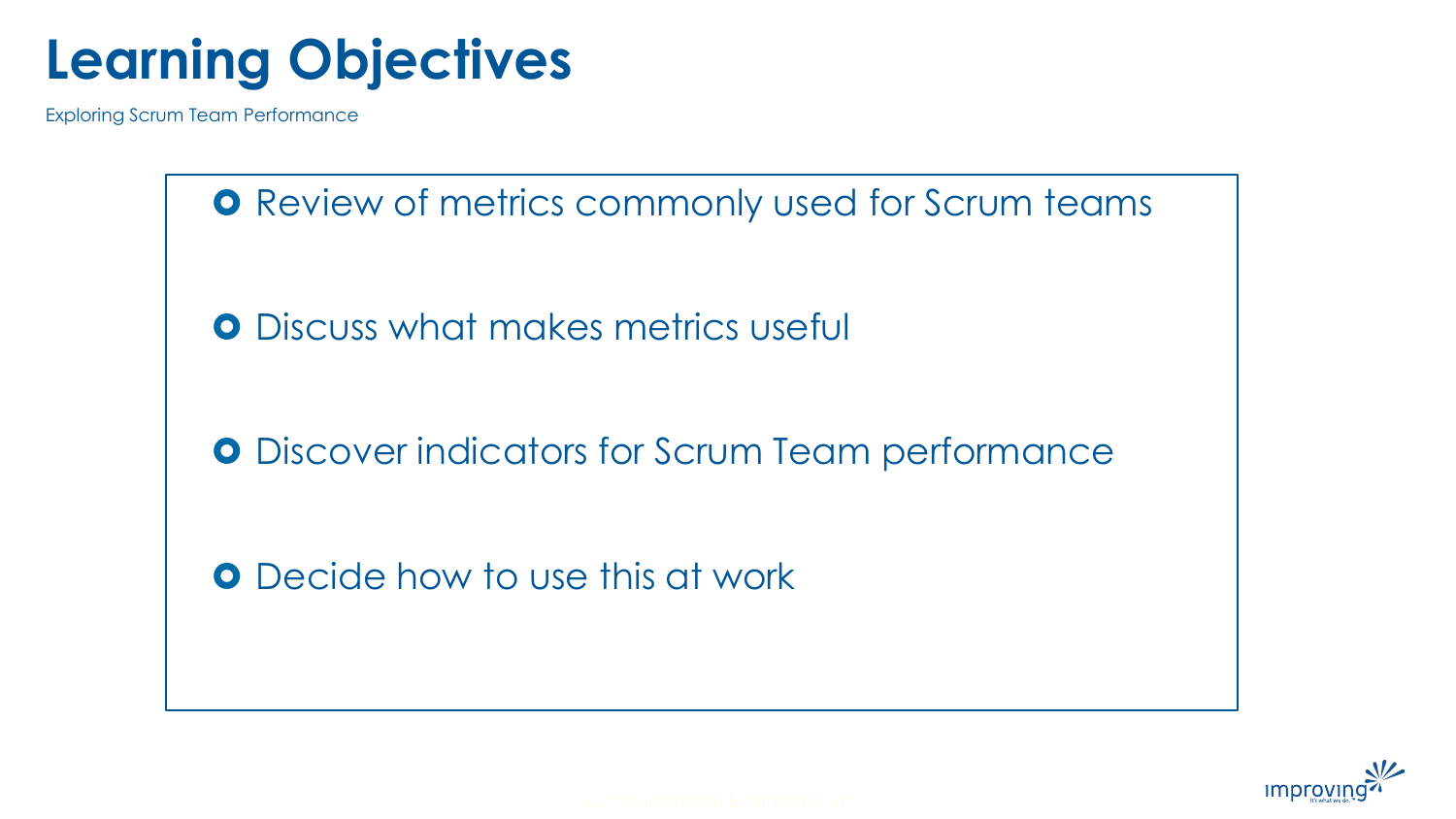

- **•** Addressing the complexity of product delivery
- Work on the right thing…at the right time…all the time.
- **o** Incremental delivery of highest value to your customer.
- **o** Fast feedback from your customer and rapid learning
- **o** Respond quickly to changes in business conditions

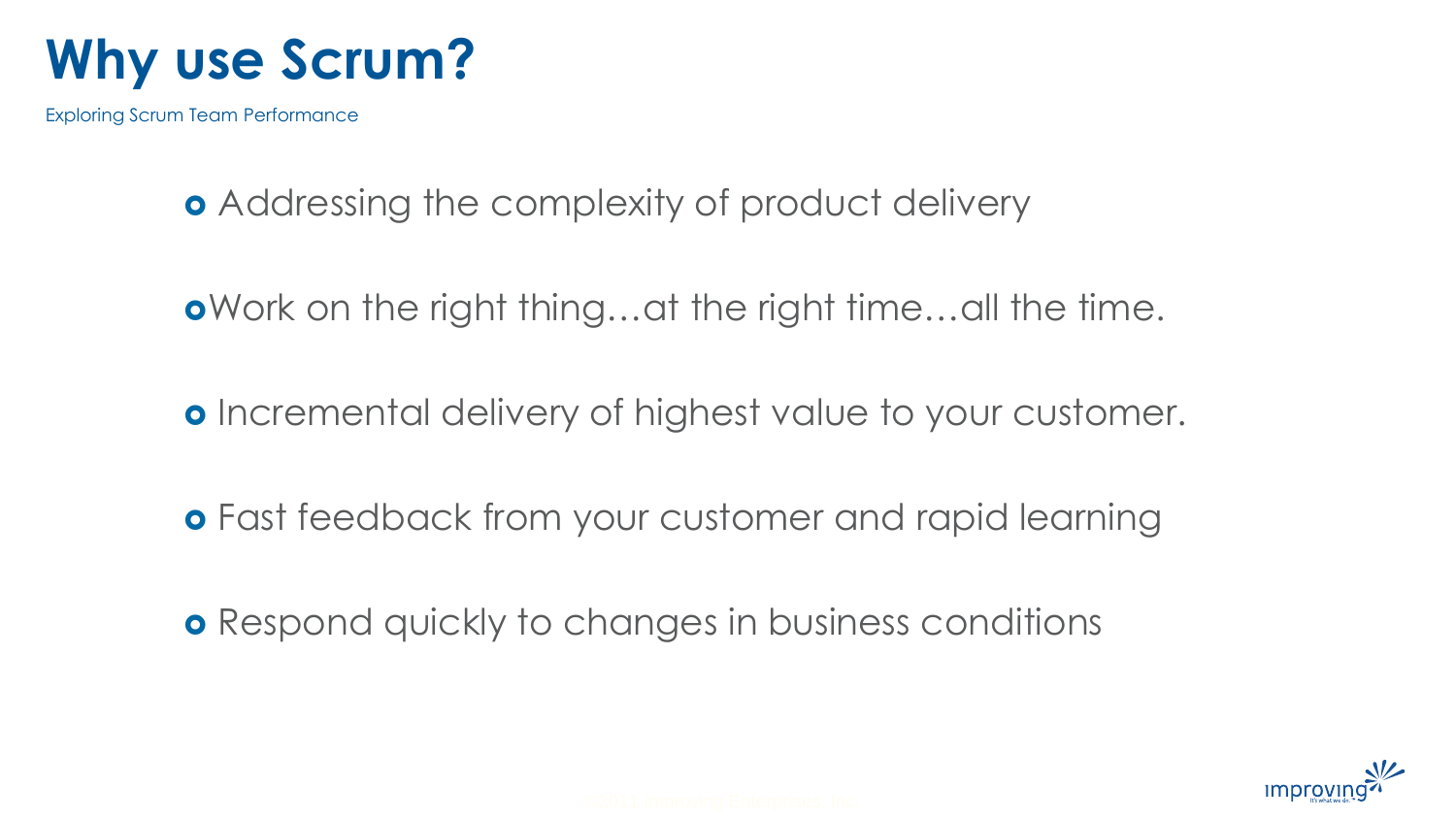# **What is the primary measure of performance?**

Exploring Scrum Team Performance

## **From the Scrum Guide…**

**O** The entire Scrum Team is accountable for creating a valuable, useful Increment every Sprint.

**O** Sprints are the heartbeat of Scrum, where ideas are turned into value.

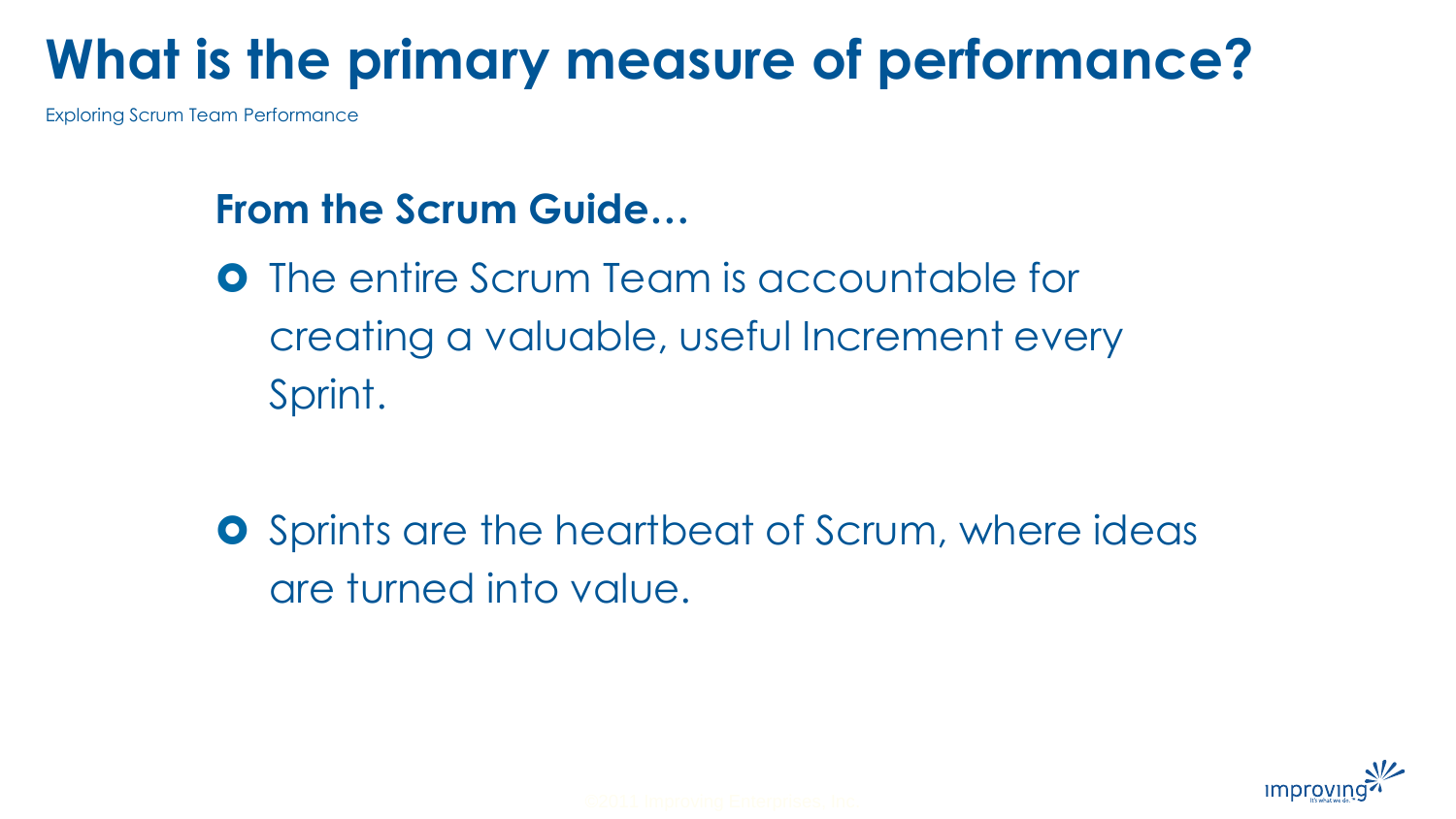# **What is the primary measure of performance?**

Exploring Scrum Team Performance

## **Delivering Value – Agile Principles 1, 3, & 7**

- 1. Our highest priority is to satisfy the customer through early and continuous delivery of valuable software.
- 3. Deliver working software frequently, from a couple of weeks to a couple of months, with a preference to the shorter timescale.
- 7. Working software is the primary measure of progress

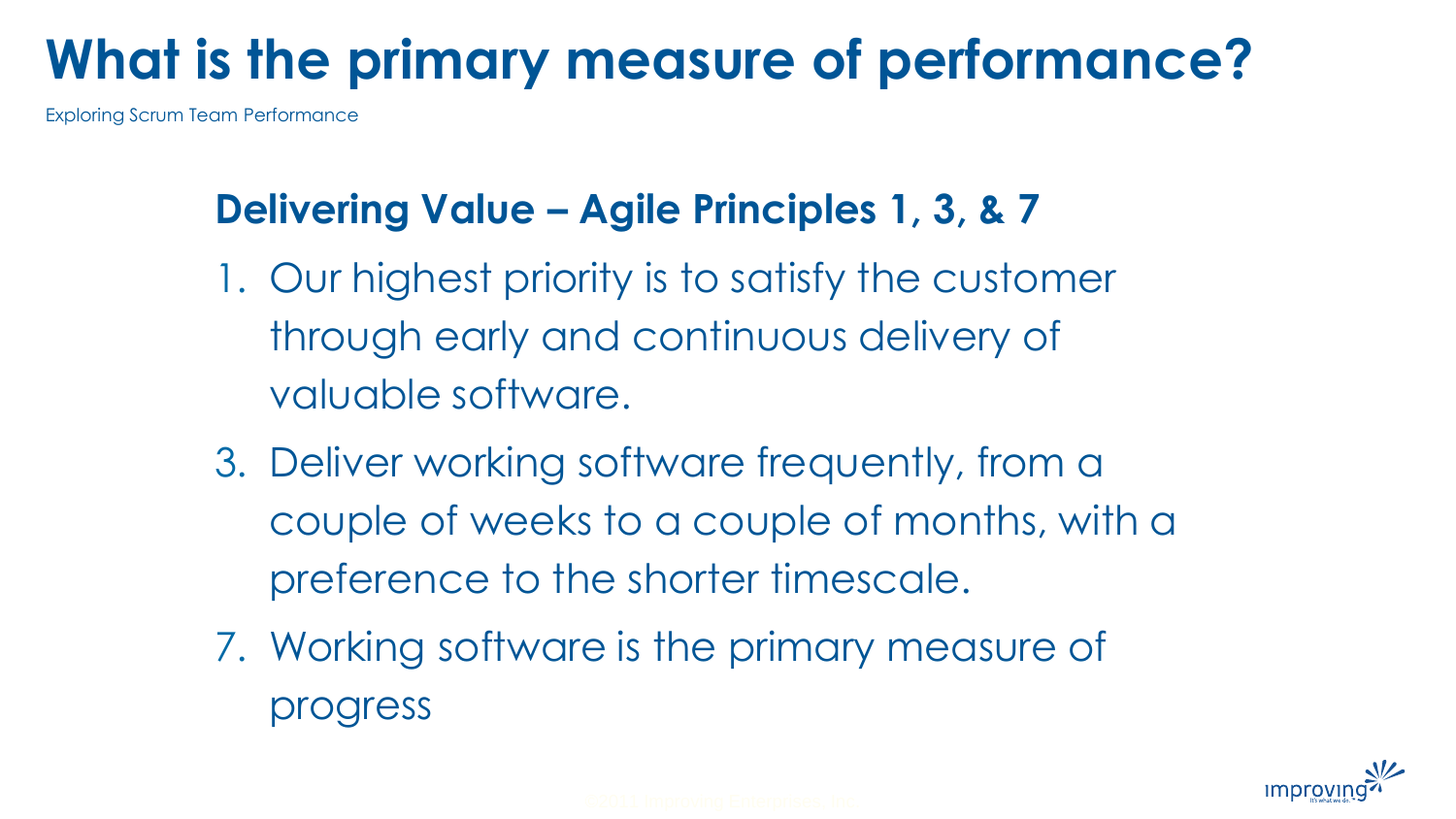# **Common tools used….**

Exploring Scrum Team Performance





Burndown Chart Sample Sprint 1 v



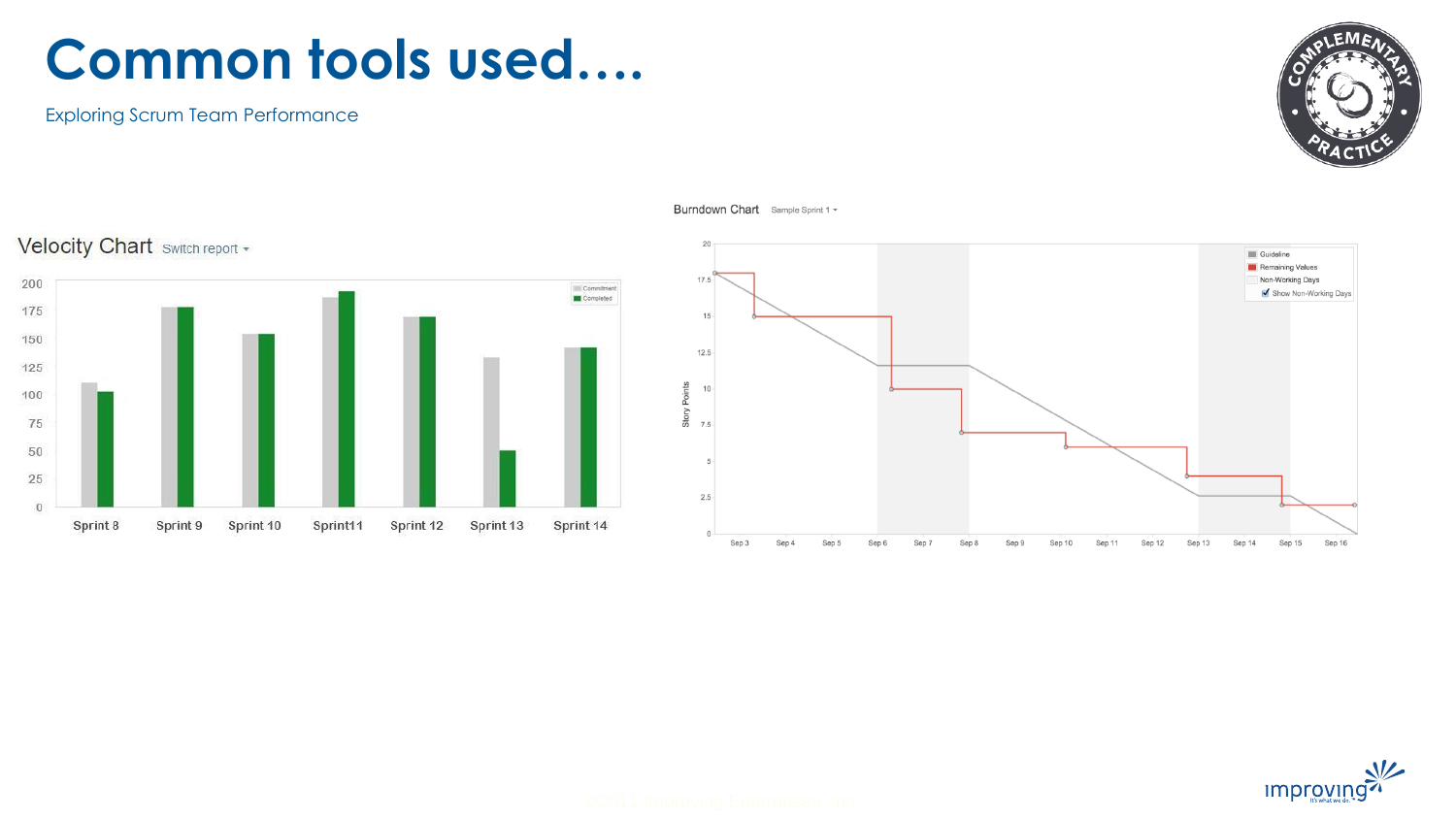## **Scrum Team Metrics – Velocity Chart**

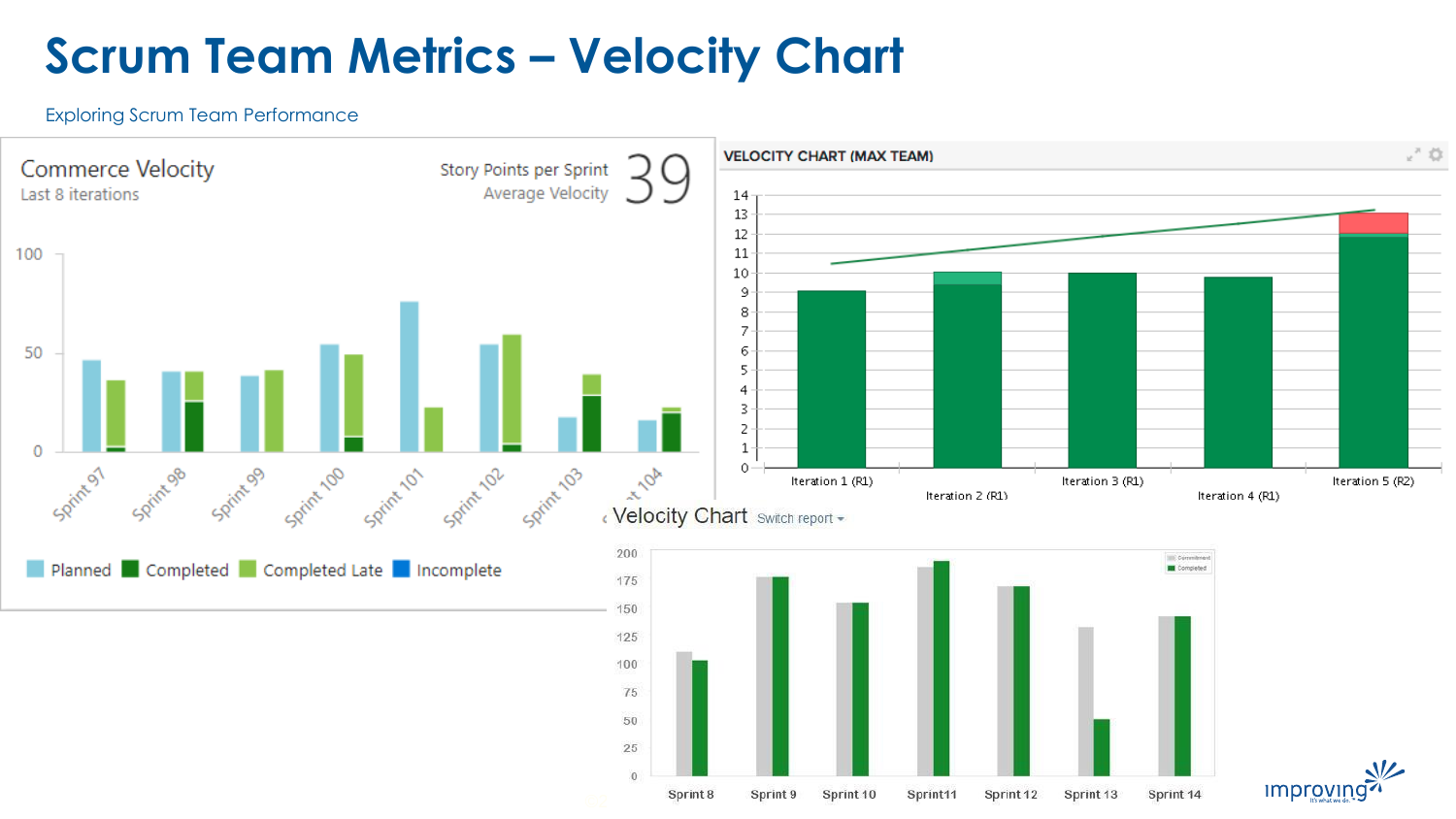## **Scrum Team Metrics – Burndown Chart**

#### Exploring Scrum Team Performance



Iteration Burndown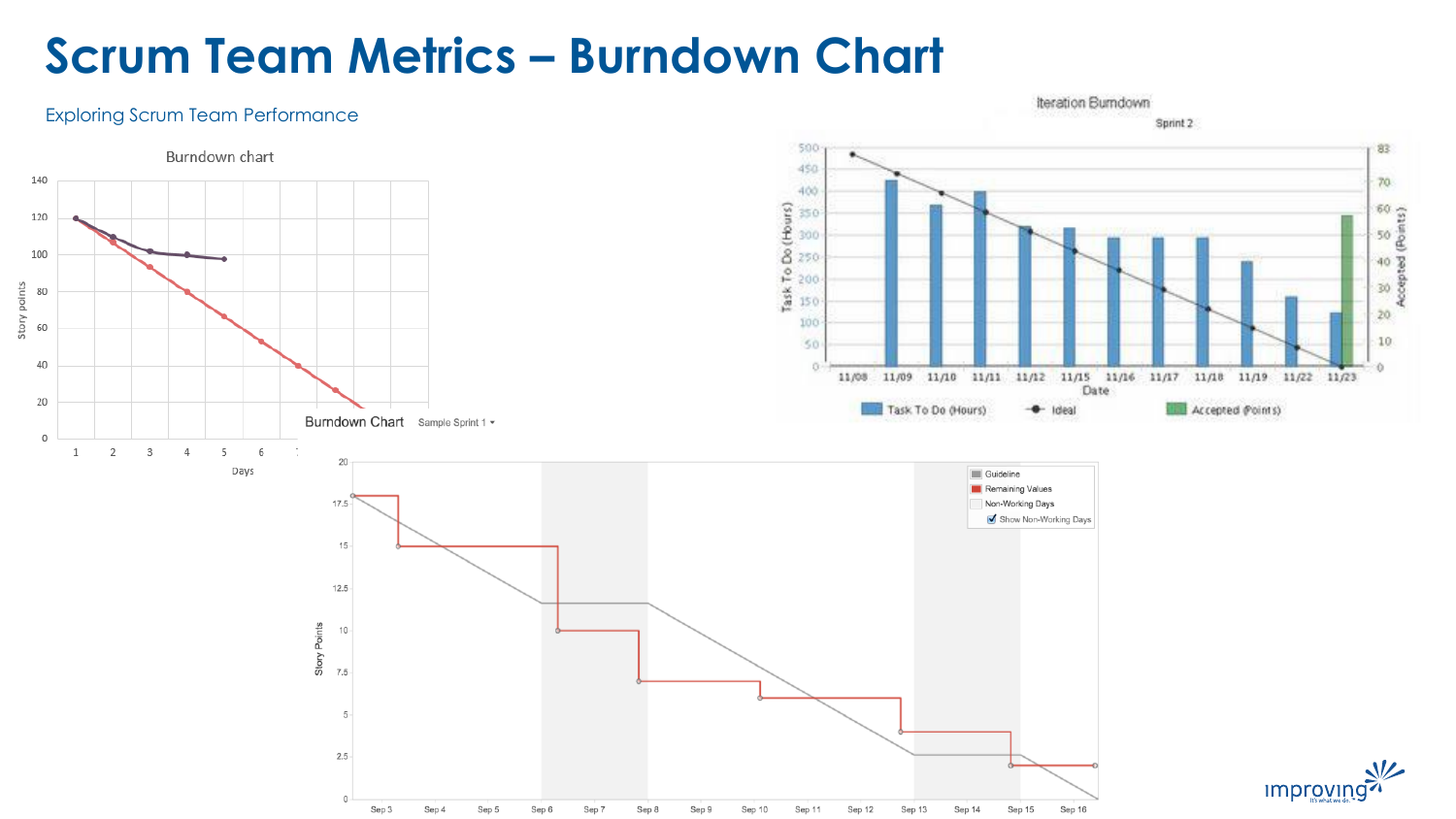# **What are metrics good for in Scrum?**

![](_page_10_Figure_1.jpeg)

![](_page_10_Picture_2.jpeg)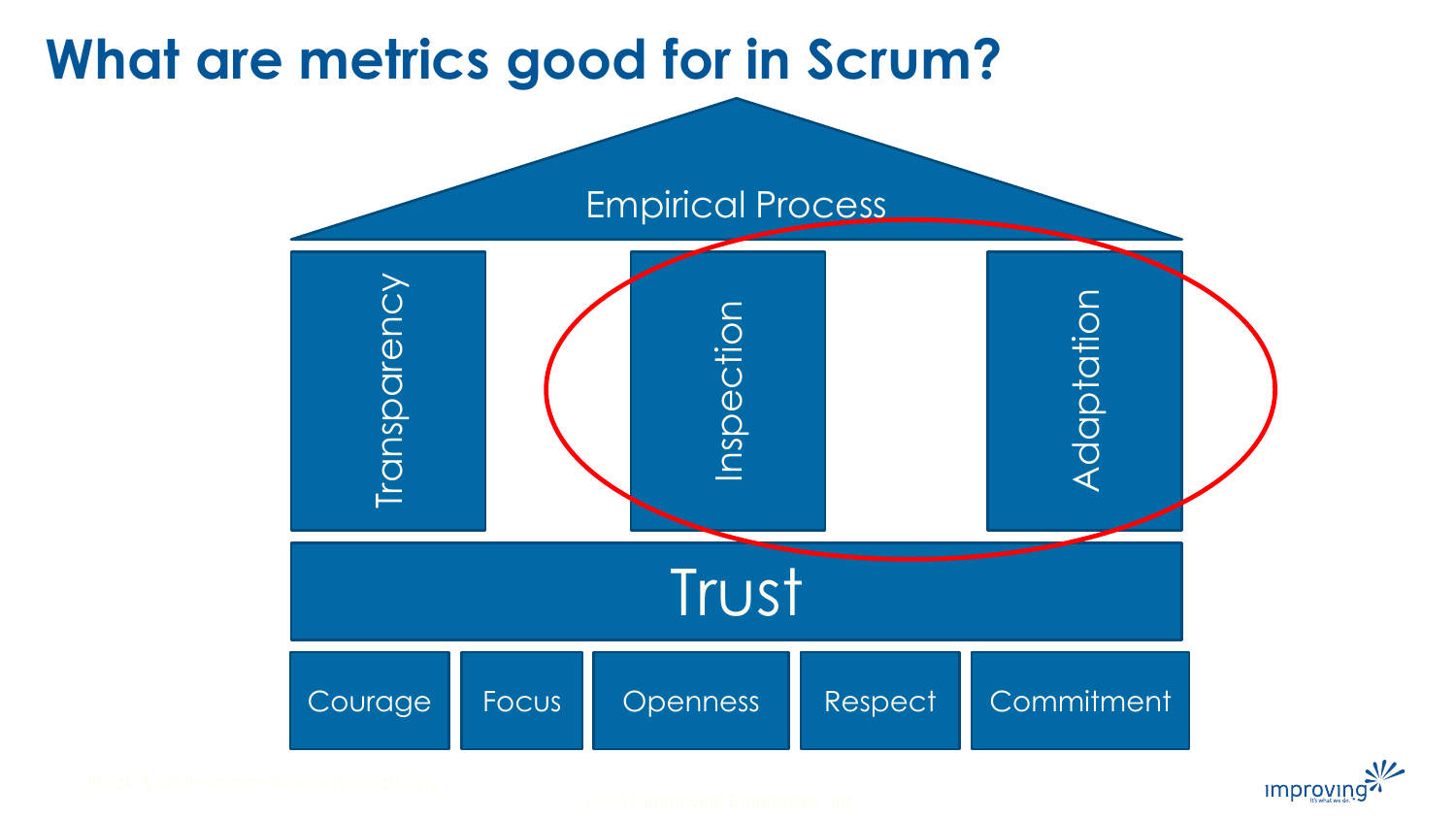## **How can we use Scrum events to inspect performance?**

![](_page_11_Figure_1.jpeg)

<https://www.scrum.org/resources/what-is-scrum>

![](_page_11_Picture_3.jpeg)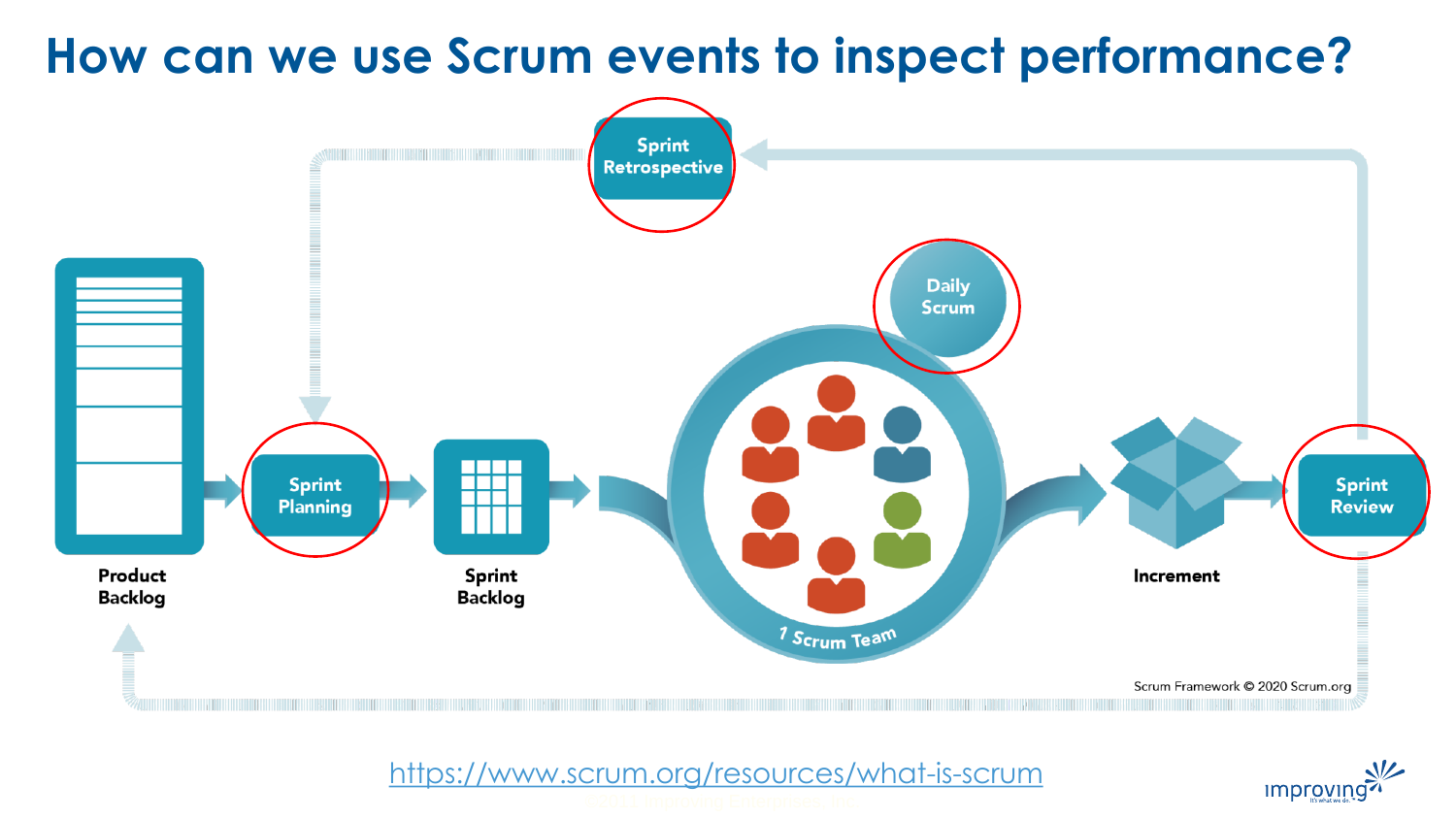# **Before we continue…**

![](_page_12_Picture_1.jpeg)

...these should NEVER be used against the Scrum Team...but instead used by the Scrum Team for the Scrum Team's Improvement.

![](_page_12_Picture_3.jpeg)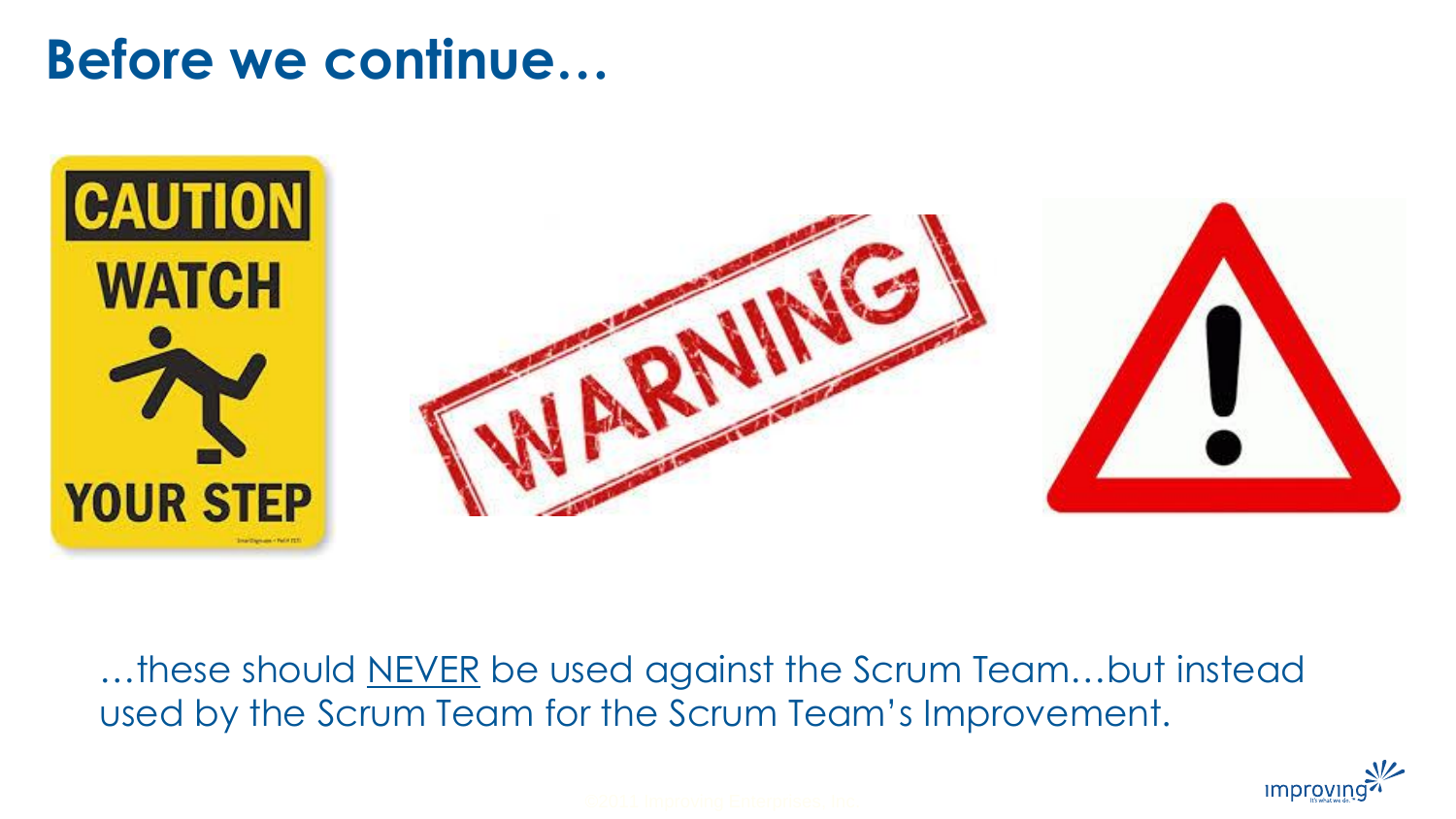## **Sprint – Limit risk, get feedback, establish rhythm**

| <b>Measure</b>                      | <b>Description</b>                                                                              |
|-------------------------------------|-------------------------------------------------------------------------------------------------|
| How was work<br>today? © or &       | Team Health look for trends. Have<br>conversations. Review in the Sprint<br>Retrospectivemaybe? |
| Cumulative OT for<br>the Sprint     | Sustainable pace?                                                                               |
| <b>Changes to Current</b><br>Sprint | How many PBIs are added or removed<br>after the Sprint has started?                             |

![](_page_13_Picture_3.jpeg)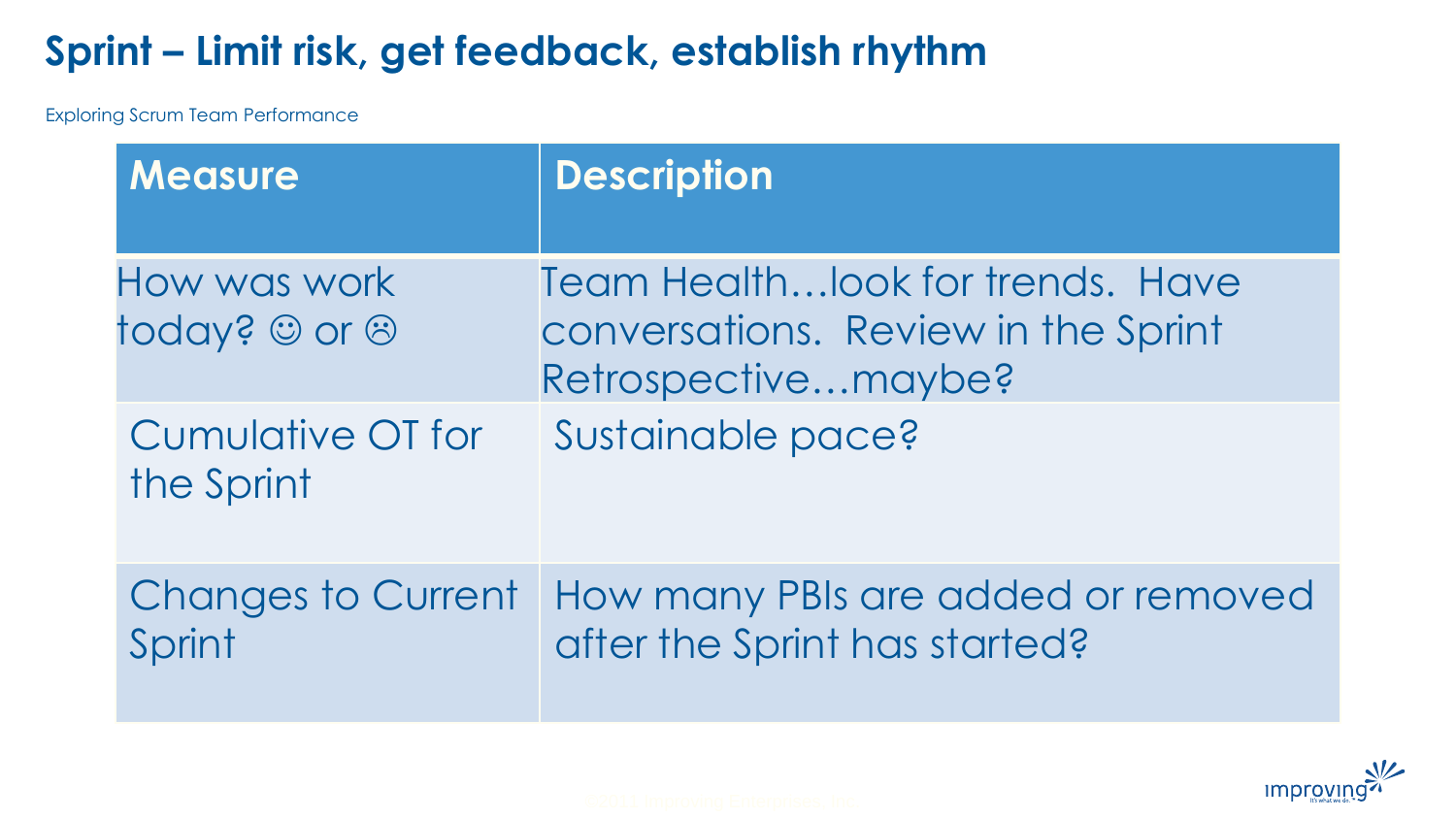## **Sprint Planning – Plan to deliver value during the Sprint**

Exploring Scrum Team Performance

| <b>Measure</b>                           | <b>Description</b>                                                                                                                      |
|------------------------------------------|-----------------------------------------------------------------------------------------------------------------------------------------|
| # of No Shows                            | Scrum team members not showing up to<br>Sprint Planning reduces planning<br>effectiveness                                               |
| <b>Sprint Goal</b><br>created? Y or N    | Lack of Sprint Goal could indicate<br>issues with PBI granularity or<br>cohesiveness                                                    |
| Useful Sprint<br><b>Backlog created?</b> | Is work for PBIs broken down so that the<br>Developers can see changes in<br>progress during the Daily Scrum and<br>sum remaining work? |

improving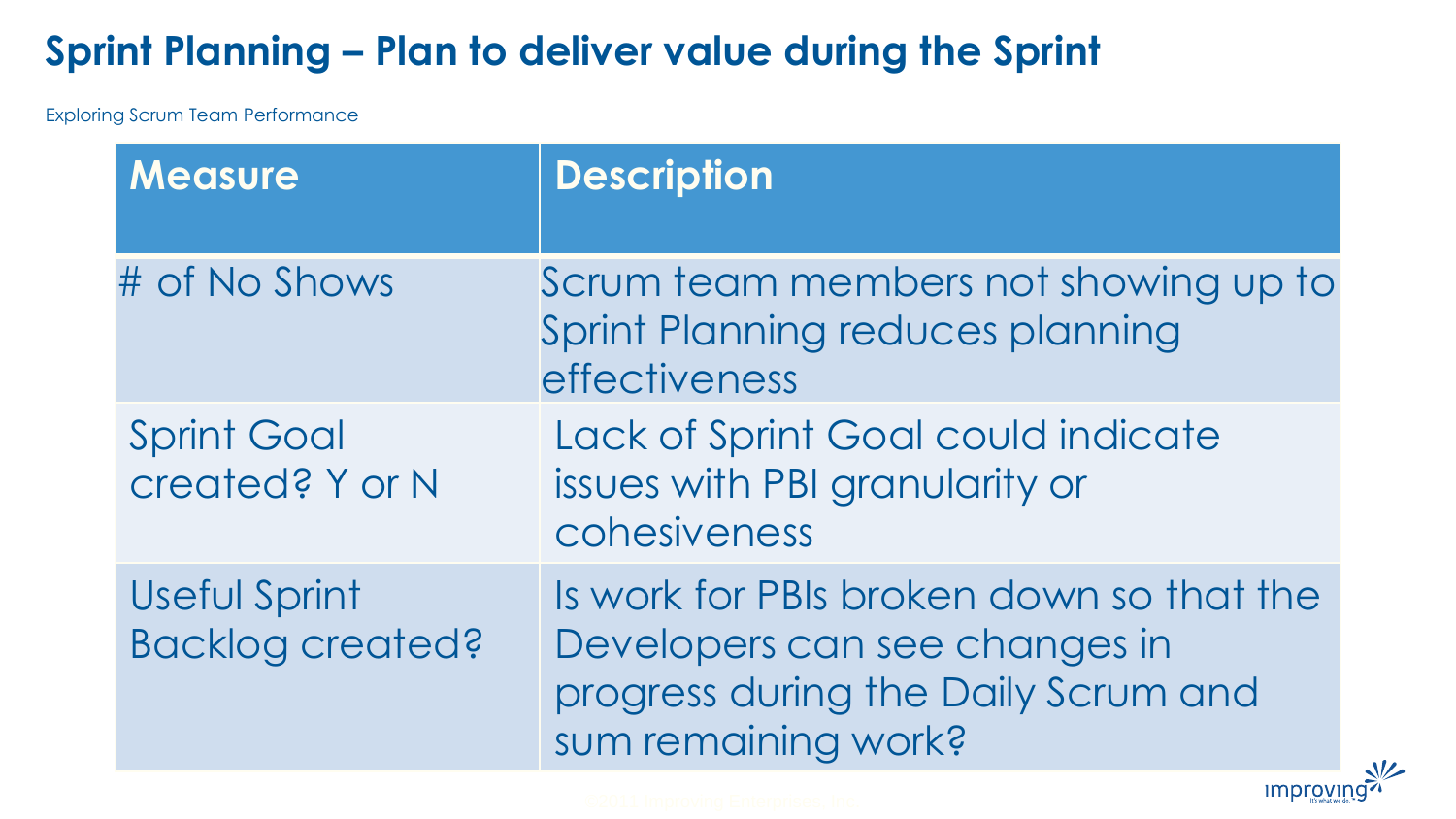## **Daily Scrum – Daily Plan to achieve the Sprint Goal**

| <b>Measure</b>              | <b>Description</b>                                                                 |
|-----------------------------|------------------------------------------------------------------------------------|
| # of No Shows               | Developers not showing up to the Daily<br>Scrum reduces planning effectiveness     |
| # of Late Arrivals          | A measure of focus and respect the<br>team has for itself                          |
| # of Tasks that<br>rollover | Focus, commitment, and<br>collaborationrequest for help before<br>the Daily Scrum? |

![](_page_15_Picture_3.jpeg)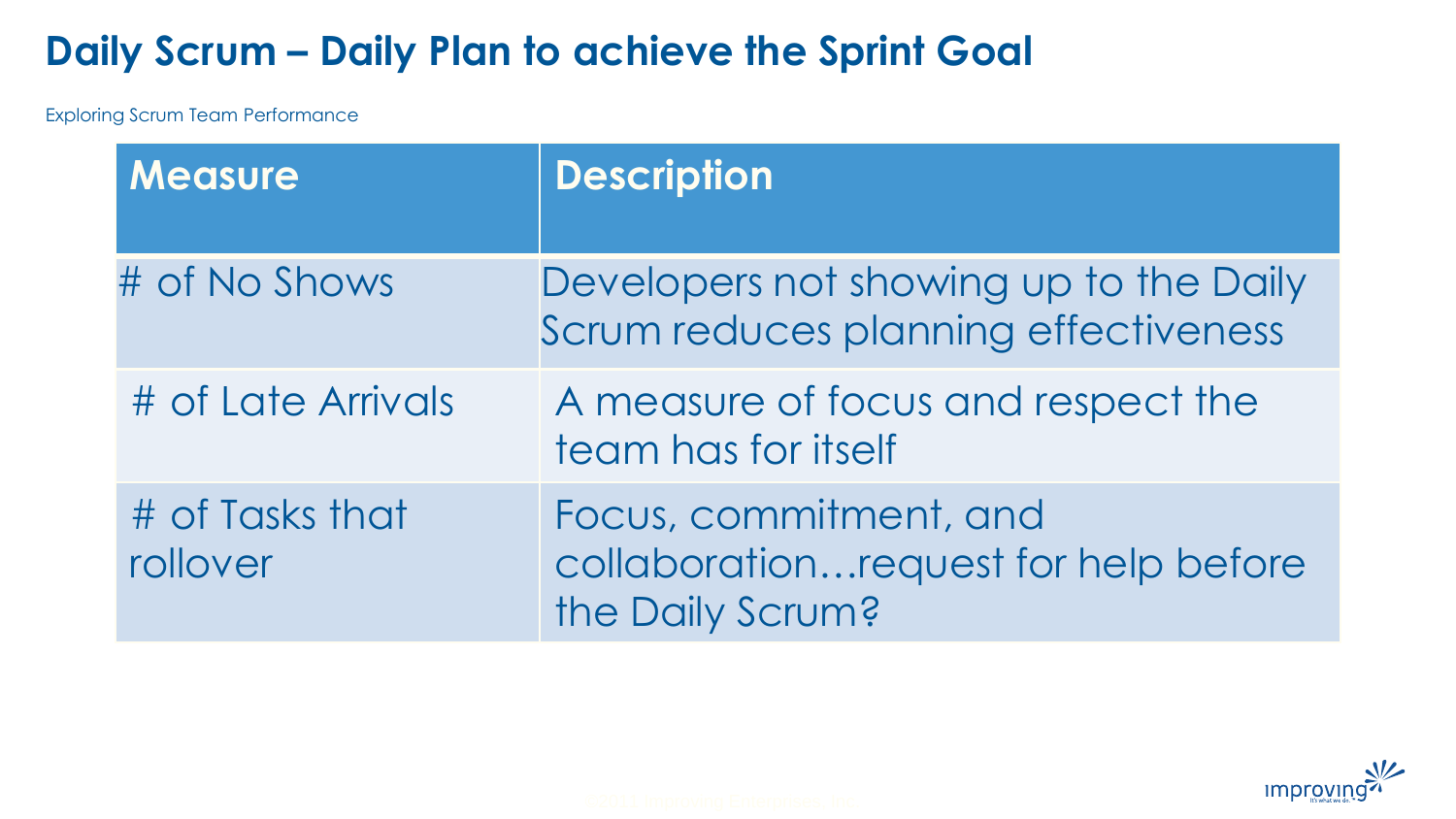### **Sprint Review –Stakeholder and Scrum Team Collaboration**

| <b>Measure</b>                                                | <b>Description</b>                                                             |
|---------------------------------------------------------------|--------------------------------------------------------------------------------|
| # of Customers/<br><b>Stakeholders invited</b><br>vs attended | Engagement measure by attendance<br>of those outside the Scrum Team            |
| <b>Business results</b><br>shared? Y or N                     | Did stakeholders share business impact<br>of previous increments? If not, why? |
| # of changes to PB                                            | Additional PBIs? Changes to PB order?                                          |

![](_page_16_Picture_3.jpeg)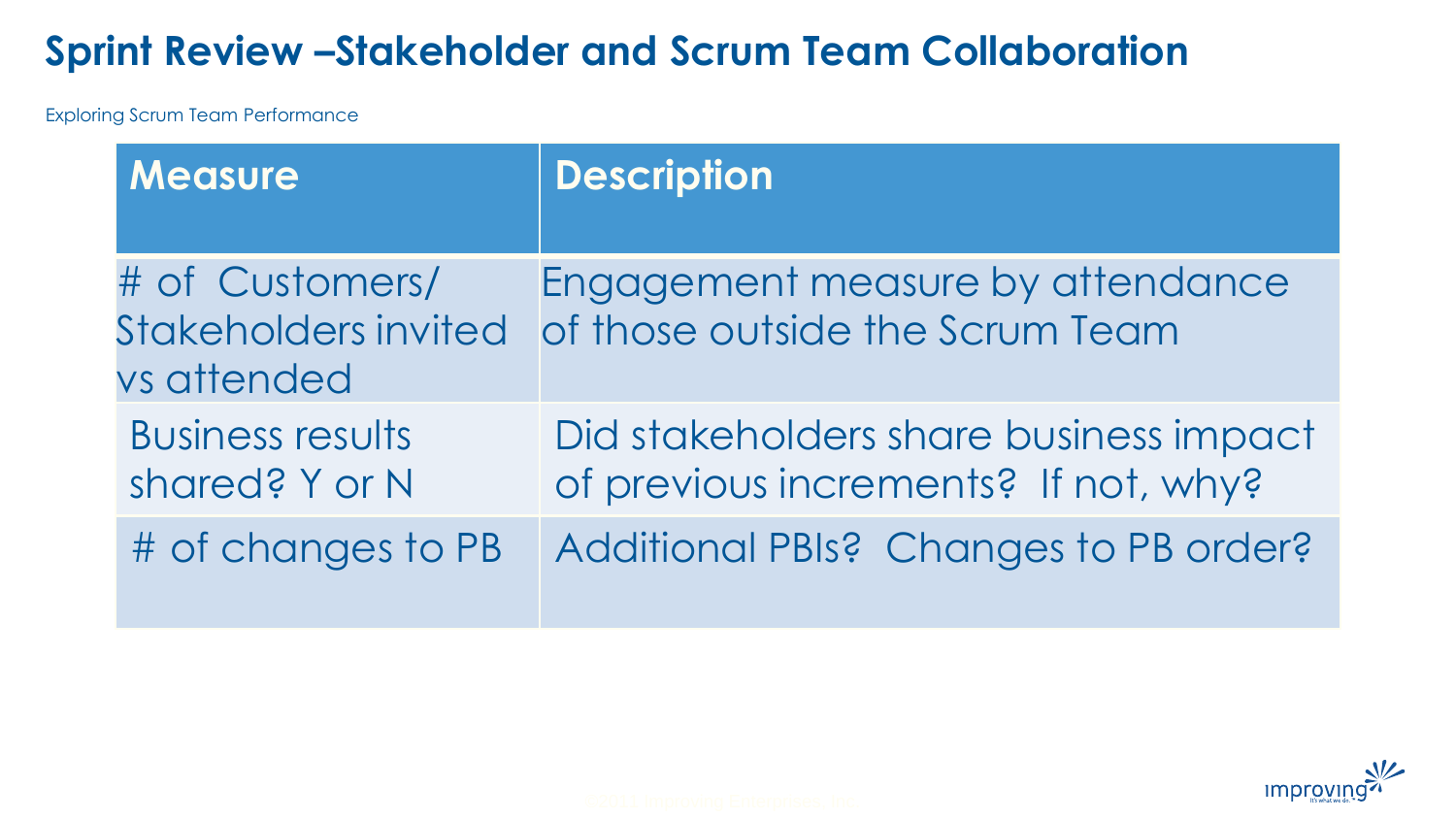## **Sprint Retrospective – Scrum Team Continuous Improvement**

| <b>Measure</b>                    | <b>Description</b>                                                                                                                                        |
|-----------------------------------|-----------------------------------------------------------------------------------------------------------------------------------------------------------|
| # of No Shows                     | Scrum team members not showing up to<br><b>Sprint Retrospective reduces</b><br>effectiveness of continuous<br>improvement idea generation and<br>analysis |
| Improvement<br>identified? Y or N | Do we have an Improvement to focus<br>on during the next Sprint? Trends?                                                                                  |
| <b>Team NPS</b>                   | Would you recommend joining this<br>team to a close friend?                                                                                               |

![](_page_17_Picture_3.jpeg)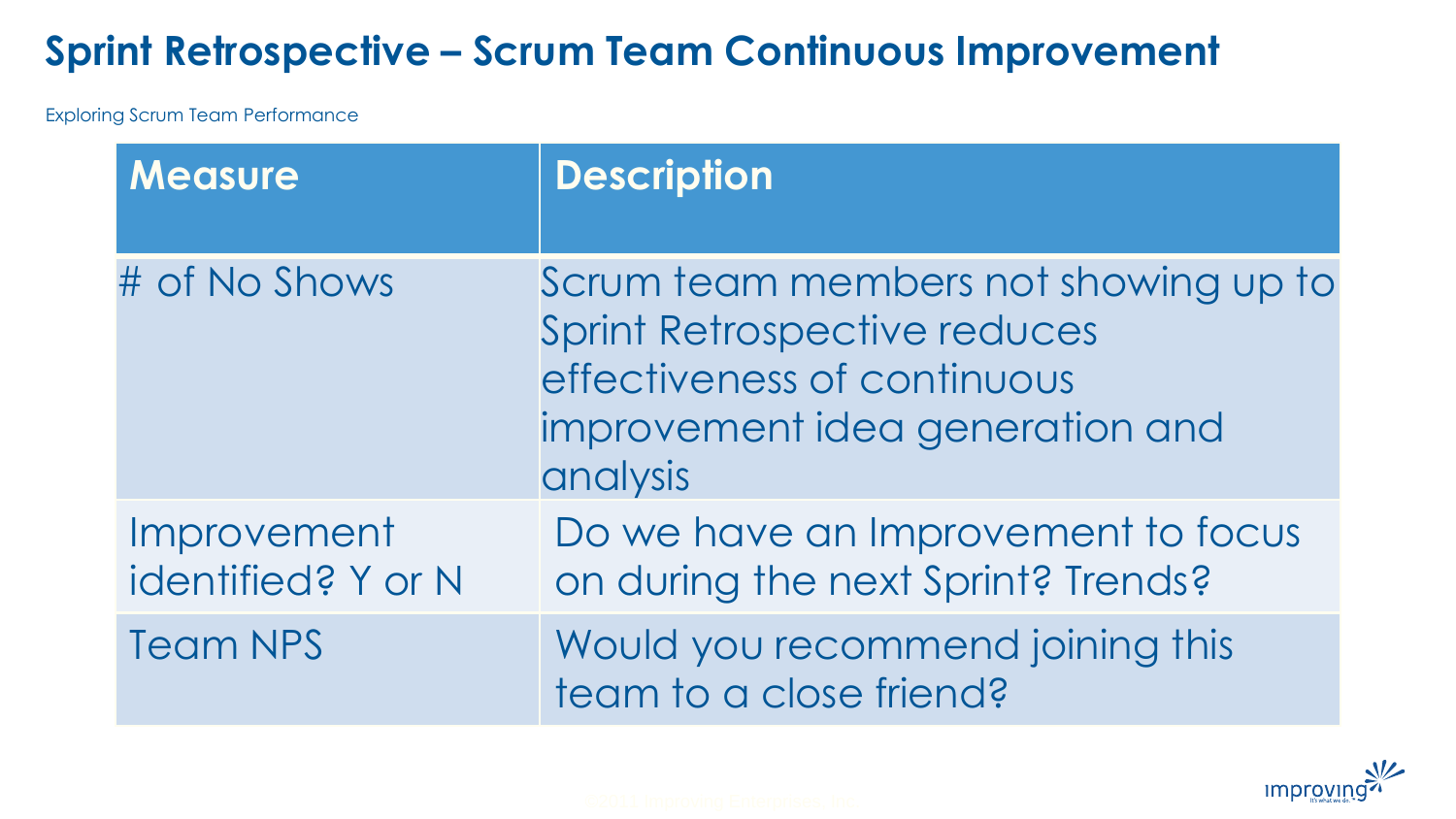![](_page_18_Picture_0.jpeg)

![](_page_18_Picture_2.jpeg)

![](_page_18_Picture_3.jpeg)

![](_page_18_Picture_4.jpeg)

![](_page_18_Picture_5.jpeg)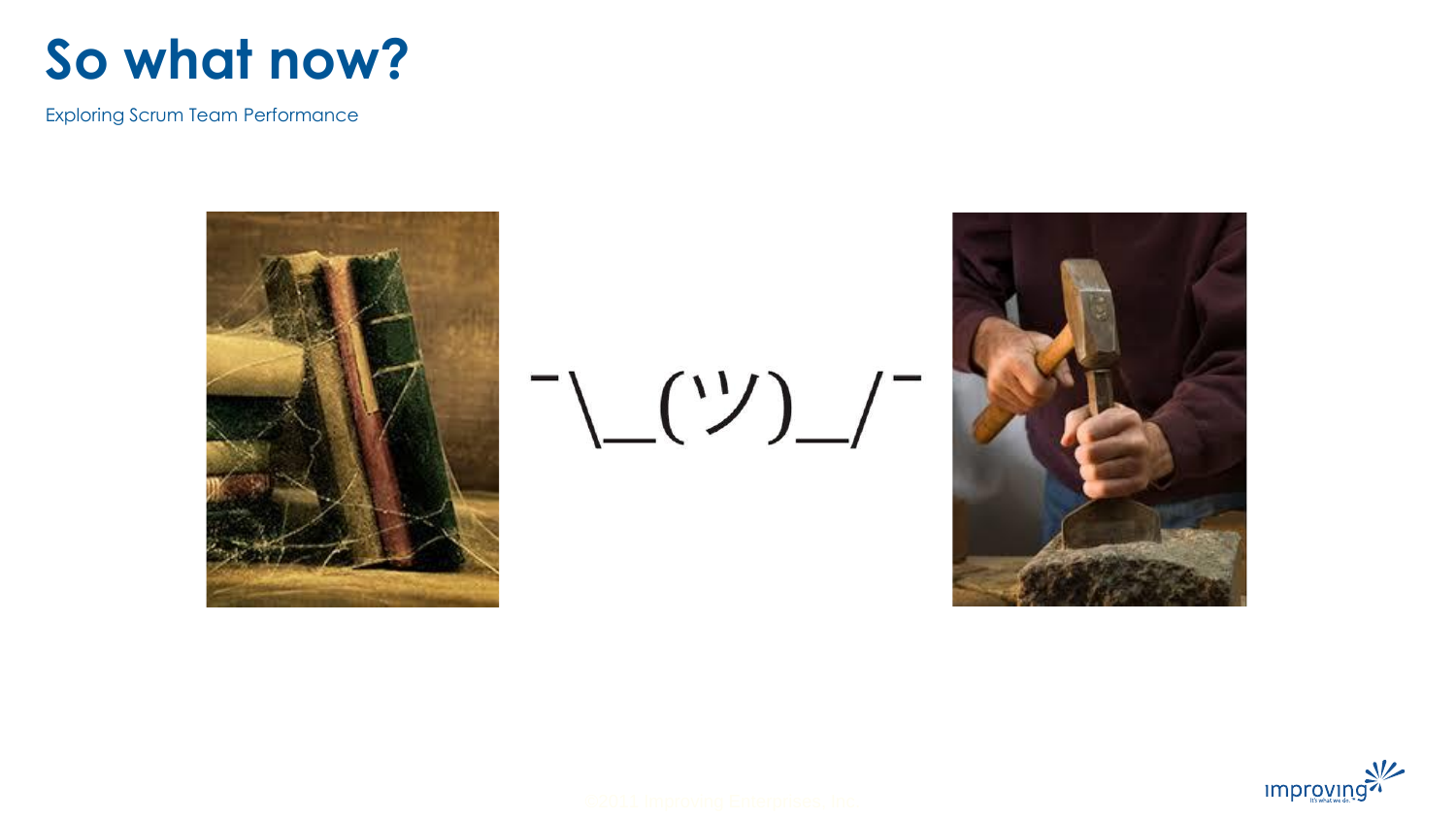# **Is that all there is?**

Exploring Scrum Team Performance

No…this material is presented as an interactive workshop that invites high levels of engagement and participation.

However, I want to provide the metrics we discuss since I don't print out hand-outs of the material.

If you would like me to facilitate this workshop for your organization reach out to me:

[www.linkedin.com/in/blakemcmillan](http://www.linkedin.com/in/blakemcmillan) www.soulofscrum.com

![](_page_19_Picture_6.jpeg)